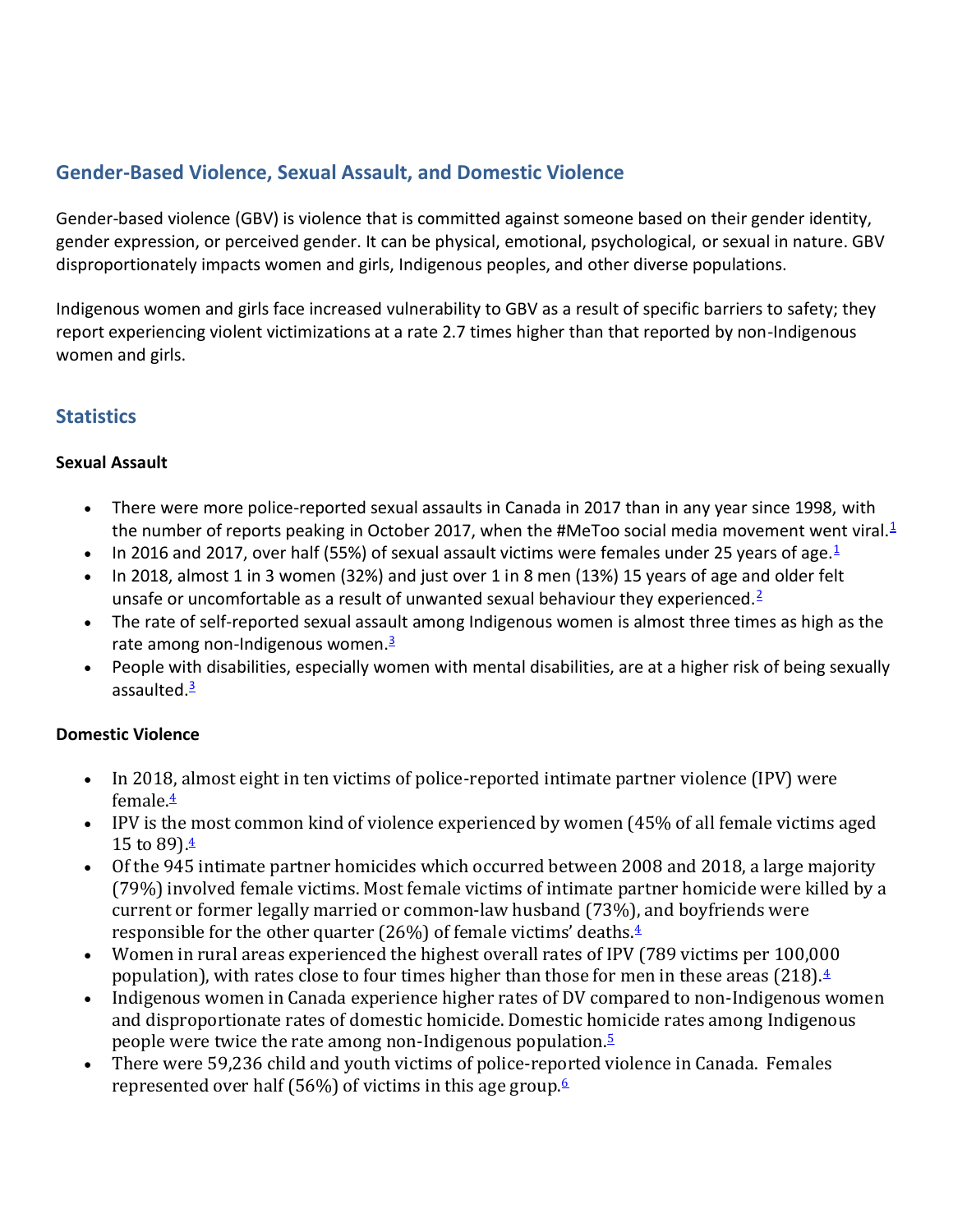### **Resources**

#### **Where to Get Help**

- [VictimLink BC](https://www2.gov.bc.ca/gov/content/justice/criminal-justice/victims-of-crime/victimlinkbc)
- [Youth Against Violence Line](http://www.youthagainstviolenceline.com/)
- SAIL [Seniors Abuse and Information Line](http://seniorsfirstbc.ca/)
- [Victim Services & Violence Against Women Program Directory](https://www2.gov.bc.ca/gov/content/justice/criminal-justice/bcs-criminal-justice-system/if-you-are-a-victim-of-a-crime/victim-of-crime/victim-services-directory)
- **[Ending Violence Association of BC Program Directory](https://endingviolence.org/need-help/services/)**
- [BC Society of Transition Houses Program Directory](https://bcsth.ca/directory/)
- [Police Victim Services of British Columbia Program Directory](https://www.policevictimservices.bc.ca/wp-content/uploads/2018/11/PVSBC-Directory-Nov-2018.pdf)
- [Indigenous Organizations & Services Directory](https://www2.gov.bc.ca/gov/content/governments/indigenous-people/aboriginal-organizations-services?keyword=aboriginal&keyword=organizations&keyword=and&keyword=services)
- [BC Housing for Women Fleeing Violence](https://www.bchousing.org/housing-assistance/women-fleeing-violence)
- [Crime Victim Assistance Program](https://www2.gov.bc.ca/gov/content/justice/criminal-justice/bcs-criminal-justice-system/if-you-are-a-victim-of-a-crime/victim-of-crime/financial-assistance-benefits)
- [Victim Safety Unit](https://www2.gov.bc.ca/gov/content/justice/criminal-justice/bcs-criminal-justice-system/if-you-are-a-victim-of-a-crime/victim-of-crime/victim-notification)

#### **How to Help**

- [What Bystanders Can Do](http://endingviolence.org/prevention-programs/be-more-than-a-bystander/what-you-can-do-to-be-more-than-a-bystander/)
- [Coming Forward If You Witnessed A Crime](https://www2.gov.bc.ca/gov/content/justice/criminal-justice/bcs-criminal-justice-system/witnessed-a-crime/coming-forward)
- [Family Member or Friend of a Victim](https://www2.gov.bc.ca/gov/content/justice/criminal-justice/bcs-criminal-justice-system/family-members-or-friends/victim-of-crime-family-member-or-friend)
- [How Can I Help My Friend?](https://www.bwss.org/wp-content/uploads/BWSS_Help-my-friend_2014.pdf)
- [Reporting Child Abuse in BC](https://www2.gov.bc.ca/gov/content/safety/public-safety/protecting-children/reporting-child-abuse)

### **Information and Other Resources**

- [Am I safe?](https://www2.gov.bc.ca/assets/gov/law-crime-and-justice/criminal-justice/bc-criminal-justice-system/if-victim/publications/help-hope-healing-am-i-safe.pdf)
- [Are you being abused?](https://www2.gov.bc.ca/assets/gov/law-crime-and-justice/criminal-justice/bc-criminal-justice-system/if-victim/publications/help-hope-healing-are-you-being-abused.pdf)
- [Are you experiencing abuse?](https://www2.gov.bc.ca/assets/gov/law-crime-and-justice/criminal-justice/bc-criminal-justice-system/if-victim/publications/help-hope-healing-are-you-experiencing-abuse.pdf)
- [Creating a Safety Plan](https://www2.gov.bc.ca/assets/gov/law-crime-and-justice/criminal-justice/victims-of-crime/vs-info-for-professionals/training/creating-safety-plan.pdf)
- [Types of Violence and Abuse](http://endingviolence.org/need-help/types-of-violence-and-abuse-2/)
- [Dispelling Myths About Sexual Assault](https://www.ontario.ca/page/dispelling-myths-about-sexual-assault?_ga=2.176961189.1617928026.1553027262-1774434441.1553027262)
- [Third Party Reporting for Victims of Sexual Offences](https://www2.gov.bc.ca/gov/content/justice/criminal-justice/bcs-criminal-justice-system/reporting-a-crime/victim-or-witness-to-crime/third-party-reporting-for-victims-of-sexual-offences)
- [BC Association of Friendship Centres](https://bcaafc.com/)
- [Moose Hide Campaign](https://moosehidecampaign.ca/)
- [Ending Gender Based Violence](https://www2.gov.bc.ca/gov/content/gender-equity/ending-gender-based-violence)
- [FREDA Centre for Research on Violence Against Women and Children](http://www.fredacentre.com/)
- [Canadian Domestic Homicide Prevention Initiative](http://www.cdhpi.ca/)
- [Resources for LGBTQ2S and non-binary survivors of violence](https://www.bwss.org/support/lgbtq2s/)
- Disability Alliance of BC's Anti[-Violence Help Sheets to help People with Disabilities](http://disabilityalliancebc.org/category/publications/anti-violence-resources/)
- [Knowledge Exchange Toolkit](https://www2.gov.bc.ca/assets/gov/public-safety-and-emergency-services/domestic-violence/podv/knowledge_exchange_project.pdf)
- [A Forced Marriage Risk Assessment Framework](http://www.endforcedmarriages.ca/are-you-a-service-provider/risk-assessment-framework/)